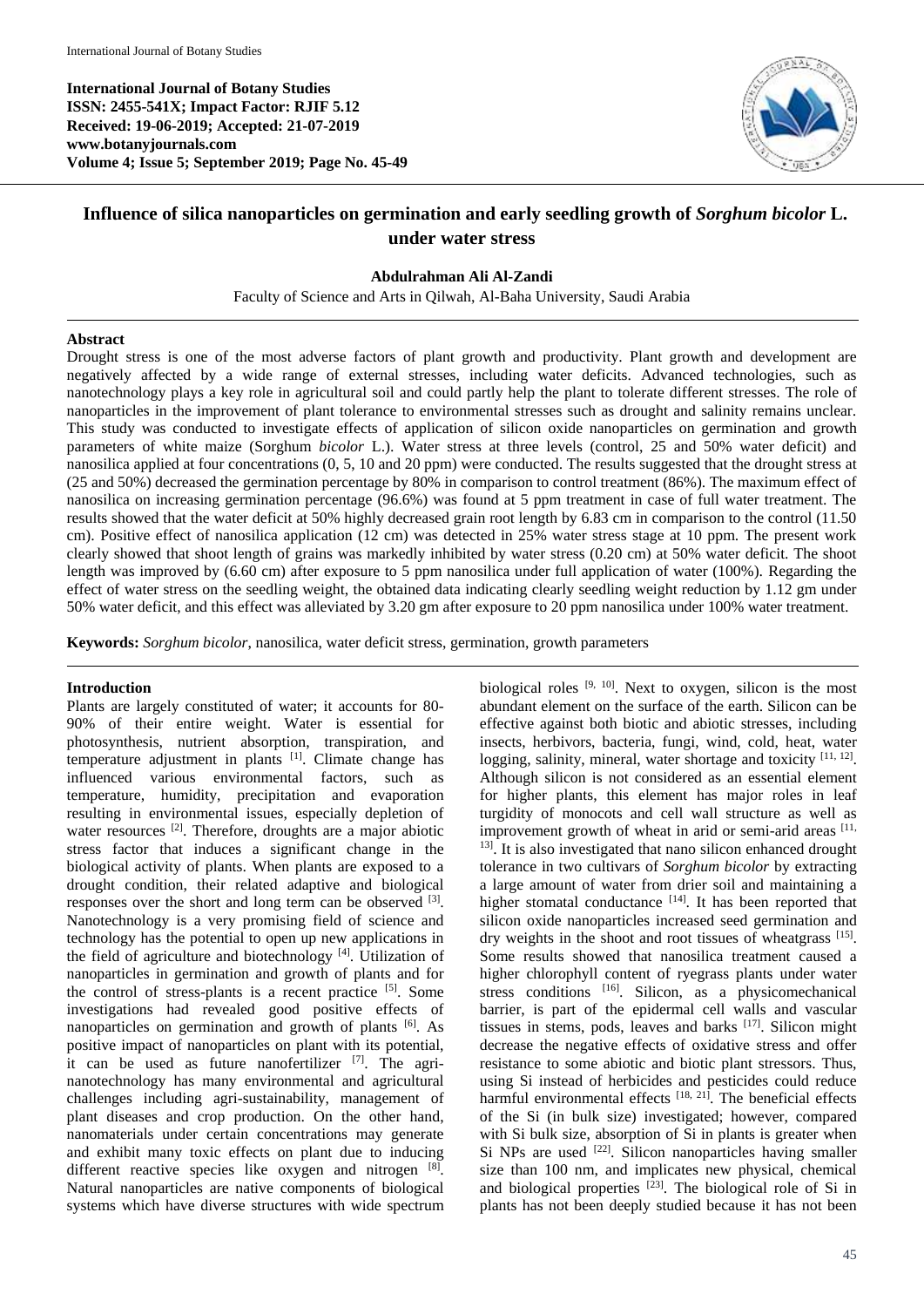classified as essential plant element [24]. Thus, the present study aims to investigate the effect of Si NPs on germination and early seedling growth of white maize grains (*Sorgum bicolor* L).

# **Materials and Methods Plant material**

White maize (*Sorghum bicolor* L.) grains were collected from Agriculture Research Center, King Saud University, Riyadh, Kingdom of Saudi Arabia.

# **Size and Shape of Nanomaterial**

Silicon oxide nanoparticles  $(SiO<sub>2</sub>NPs)$  used were purchased from Nanotech Egypt for Photo Electronics, Cairo, Egypt. TEM were performed on JEOL JEM-2100 high resolution Transmission Electron Microscope at an accelerating voltage of 200 KV Nanotech Company for Electronics. The average size of nanoparticles (TEM) is less than 100 nm. The shape (TEM) of used nanoparticles is spherical. The aim of the current study was to investigate the effect of silicon nanoparticles at different levels (5, 10 and 20 ppm) on white maize plant.

# **Experimental design**

# **Germination conditions**

The current investigation was carried out on May 2019 within the Lab. of Biology, College of Sciences and Arts, Qilwah, Al-Baha University. Equal sizes of viable maize grains were collected, surface sterilized with 10% Sodium Hypochlorite for 5 minutes washed thoroughly with distilled water and rinsed three times. Sterilized grains were placed in equal size petridishes containing moister Wattman paper. Pure distilled water was used for the control (untreated) experiments whereas drought stress severity including 25 and 50% water stress and nanoparticles of silicon oxide concentrations as 5, 10 and 20 ppm was used for treatments. Two groups of treatments were prepared, the first group represented water stress levels (0, 25 and 50 % water), whereas mixtures of prepared nanoparticles (5, 10 and 20 ppm) with each of drought stress treatments represented the second group. All experiments (control and treatments) were kept and allow for germination at 23°C. Germination grains were counted based on 2 mm radical emergence [25] until the number of germinated grains was constant in last two days. After two days, germination percentages (%) were calculated as the proportion of the grains that germinated to total number of grains multiplied by 100.

#### **Seedling growth**

On the fourth day of experiment, root and shoot length (s) were measured in all treatments and respective controls using centimeter ruler and expressed in centimeter (cm). Fresh weights of seedlings were taken for all treatments as well as their respective control and were expressed in gram (gm).

#### **Data analysis**

Each treatments was conducted three times and data presented are means of four independent repeats  $\pm$  (n=4),

where  $\pm$  standard deviation of means.

# **Results and Discussion**

### **Germination percentage**

The obtained data (Table 1& Figure 1) clearly showed decreases in germination percentage with increasing drought severity from 86% in control to 80% at 25&50% water shortage. In this concern, some investigators reported that germination was decreased under drought stress [26, 27]. The reduction in germination percentage may be attributed to decrease in imbibitions of seeds and water uptake under stress conditions  $[28]$ , or to metabolic disorders such as reservoirs hydrolyzed nutrient for embryo development [29]. Therefore, it can be resulted that enzymatic activities decrease under drought and reduction in osmotic potential can be occurred  $[17]$ . In this study, silicon NPs caused increases in germination percentages and the highest value (96.6%) achieved by applying 5 ppm of nanosilica (fig. 1 and table 1). The same results were obtained by many investigators [15, 16, 30, 31] . These beneficial effects could be due to the increase of plant mineral nutrients, gas exchange which return to osmotic adjustment, stress reduction and gene expression modification in plant [32].

# **Growth parameters**

Comparing to the no stressed treatments, this context, clearly showed that increasing water stress level reduce root and shoot lengths as well as seedling biomass (table 2&3and figure 2&3). The lowest values of root (6.83cm) and shoot (0.20 cm) length were recorded at 50% water deficit. Also, drought stress application at 50% decreased seedling biomass to the lowest value (1.12 gm). The obtained results showed that nano Si treatments caused obvious reductions of drought effects and could improve all studied traits. The highest value of root length (12.0 cm) was recorded after treatment with 10 ppm nano silica at (25%) water stress whereas the highest reading of shoot length (6.60cm) was investigated after adding 20 ppm of SiNPs at full water content (100% water). The results revealed that seedling biomass has increased after nano Si treatment with 20 ppm at full water treatment (table 4 and figure 4). These results corroborate with those reported by many investigators  $[30, 31]$ , 33]. As already reported, Si NPs treatment improved the deleterious effect induced by drought stress and enhanced photosynthesis and stomatal conductance  $[34, 36]$ . The use of nanoparticles in the growth of plants and for the control of plant diseases is a recent practice and has been given much attention by plant biological researchers [37].

# **Conclusion**

Seed germination and early seedling growth are among the most important plant growth stages for plant establishment and are extremely affected by abiotic stresses mainly drought [26&27]. Germination also is important for determining the final plant density  $[28]$ . Silicon oxide nanoparticles  $(SiO<sub>2</sub>NPs)$  may interact with plant and alter growth responses as well as physiological changes in dose dependent manner. Moreover, nanosilica may help in formulation of new nano growth promoter and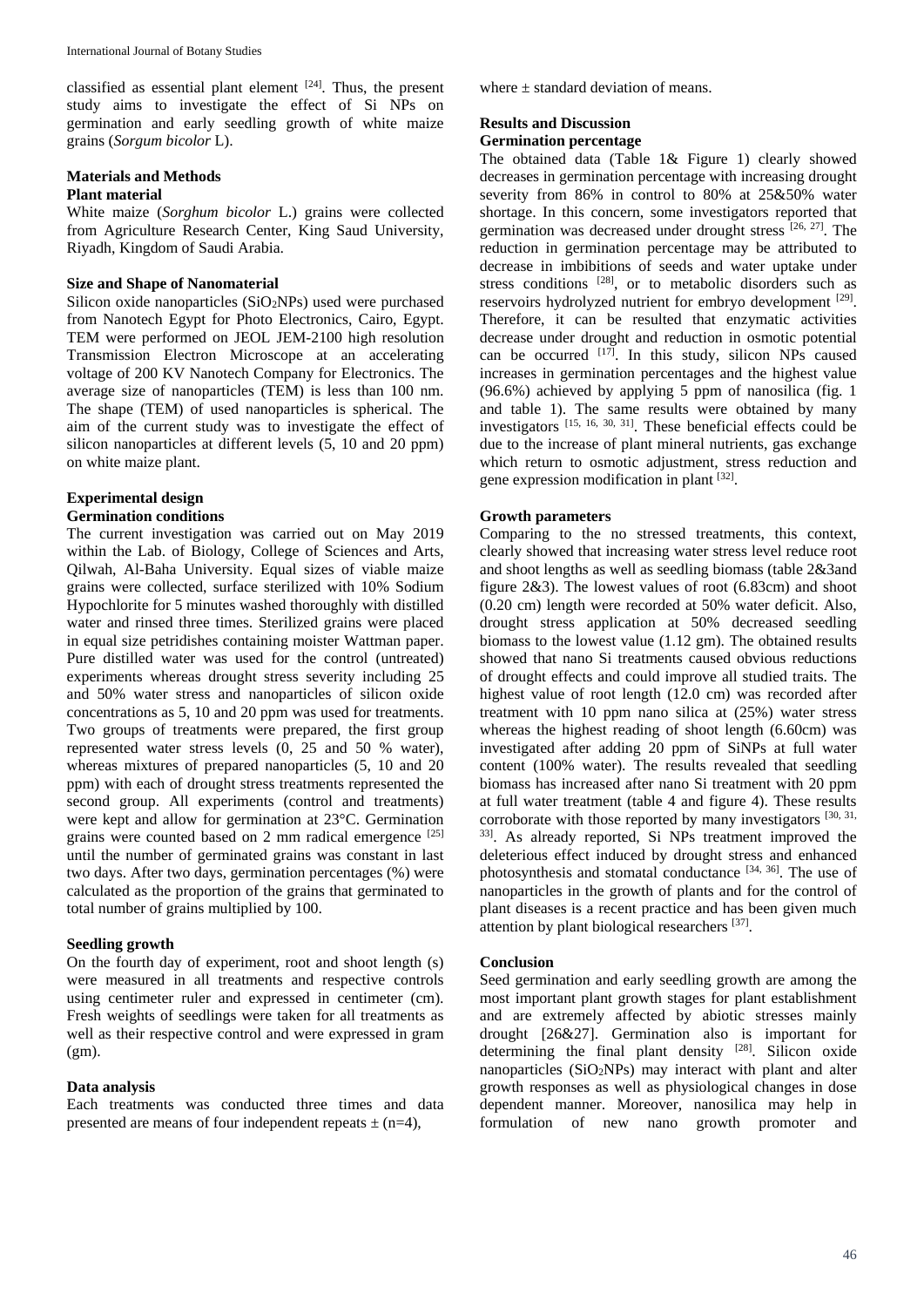International Journal of Botany Studies

nanofertilizers for agricultural use. Therefore, it could reduce fertilizer wastage and in turn environmental pollution. In addition, NPs were more effective than bulk (normal form), which may be due to their shape, size, distribution and characteristics. Further studies must be done as the interactive effects of different plant (*spp*.) to ENPs under multiple types of environmental stresses to evaluate its expected applications in agro -ecosystems which could be used in smart farming or agriculture future.

| Water levels         | <b>Concentration of</b><br>nanosilica | Percentage of<br>germination |
|----------------------|---------------------------------------|------------------------------|
| Full water condition | $0$ ppm                               | 86.6%                        |
|                      | 5 ppm                                 | 96.6%                        |
|                      | $10$ ppm                              | 86.6%                        |
|                      | 20 ppm                                | 76.6 %                       |
| 25 % water stress    | $0$ ppm                               | 80 %                         |
|                      | 5 ppm                                 | 85 %                         |
|                      | $10$ ppm                              | 93.3 %                       |
|                      | 20 ppm                                | 96.6%                        |
| 50 % water stress    | $0$ ppm                               | 80 %                         |
|                      | 5 ppm                                 | 83.3 %                       |
|                      | $10$ ppm                              | 93.3 %                       |
|                      | 20 ppm                                | 93.3 %                       |

| <b>Table 1:</b> Effect of nanosilica on percentage of germination (%) of |  |
|--------------------------------------------------------------------------|--|
| <i>Sorghum</i> under water stress condition.                             |  |

Data within table illustrated the mean of four replicates.



**Fig 1:** Effect of nanosilica on percentage of germination (%) of *Sorghum* under water stress condition.

**Table 2:** Effect of nanosilica on root length in (cm) of *Sorghum*  under water stress condition.

| Water levels         | <b>Concentration of nanosilica</b> | <b>Root length</b> |
|----------------------|------------------------------------|--------------------|
| Full water condition | $0$ ppm                            | $11.50 \pm 1.3$    |
|                      | 5 ppm                              | $10.60 \pm 0.76$   |
|                      | $10$ ppm                           | $10.03 \pm 2.34$   |
|                      | 20 ppm                             | $11.50 \pm 0.5$    |
| 25 % water stress    | $0$ ppm                            | $11.50 \pm 1.25$   |
|                      | 5 ppm                              | $10.83 \pm 0.76$   |
|                      | $10$ ppm                           | $12.00 \pm 1.32$   |
|                      | $20$ ppm                           | $10.83 \pm 0.76$   |
| 50 % water stress    | $0$ ppm                            | $6.83 \pm 0.28$    |
|                      | 5 ppm                              | $7.36 \pm 0.32$    |
|                      | $10$ ppm                           | $7.33 \pm 0.29$    |
|                      | 20 ppm                             | $8.50 \pm 0.05$    |

Data within table illustrated the mean of four replicates  $\pm$  standard deviation (SD).



**Fig 2:** Effect of nanosilica on root length in (cm) of *Sorghum*  under water stress condition

| <b>Table 3:</b> Effect of nanosilica on shoot length in (cm) of <i>Sorghum</i> |
|--------------------------------------------------------------------------------|
| under water stress condition.                                                  |

| <b>Water levels</b>                                                      | <b>Concentration of nanosilica</b> | <b>Shoot length</b> |
|--------------------------------------------------------------------------|------------------------------------|---------------------|
| Full water condition                                                     | $0$ ppm                            | $6.00 \pm 1.00$     |
|                                                                          | 5 ppm                              | $6.00 \pm 0.50$     |
|                                                                          | $10$ ppm                           | $6.60 \pm 0.28$     |
|                                                                          | 20 ppm                             | $6.60 \pm 1.50$     |
| 25 % water stress                                                        | $0$ ppm                            | $1.83 \pm 0.57$     |
|                                                                          | 5 ppm                              | $3.50 \pm 1.32$     |
|                                                                          | $10$ ppm                           | $4.16 \pm 2.00$     |
|                                                                          | 20 ppm                             | $4.50 \pm 1.22$     |
| 50 % water stress                                                        | $0$ ppm                            | $0.20 \pm 0.01$     |
|                                                                          | 5 ppm                              | $0.84 \pm 0.02$     |
|                                                                          | $10$ ppm                           | 0.05<br>1.01        |
|                                                                          | 20 ppm                             | $1.30 \pm 0.05$     |
| Data within table illustrated the mean of four replicates $\pm$ standard |                                    |                     |



**Fig 3:** Effect of nanosilica on shoot length in (cm.) of *Sorghum* under water stress condition

**Table 4:** Effect of nanosilica on seedling weight in (gm) of *Sorghum* under water stress condition.

| Water levels                | <b>Concentration of nanosilicaSeedling weight</b> |                 |
|-----------------------------|---------------------------------------------------|-----------------|
| <b>Full water condition</b> | $0$ ppm                                           | $2.60 \pm 0.15$ |
|                             | 5 ppm                                             | $2.74 + 0.41$   |
|                             | $10$ ppm                                          | $2.47 \pm 0.38$ |
|                             | 20 ppm                                            | $3.20 \pm 1.01$ |
| 25 % water stress           | $0$ ppm                                           | $1.77 \pm 0.6$  |
|                             | 5 ppm                                             | $2.00 \pm 0.12$ |
|                             | $10$ ppm                                          | $2.10 + 0.33$   |
|                             | 20 ppm                                            | $2.26 + 0.84$   |
| 50 % water stress           | $0$ ppm                                           | $1.12 + 0.1$    |
|                             | 5 ppm                                             | $1.17 \pm 0.01$ |
|                             | $10$ ppm                                          | $1.25 \pm 0.3$  |
|                             | 20 ppm                                            | $1.26 + 0.4$    |

Data within table illustrated the mean of four replicates  $\pm$  standard deviation (SD).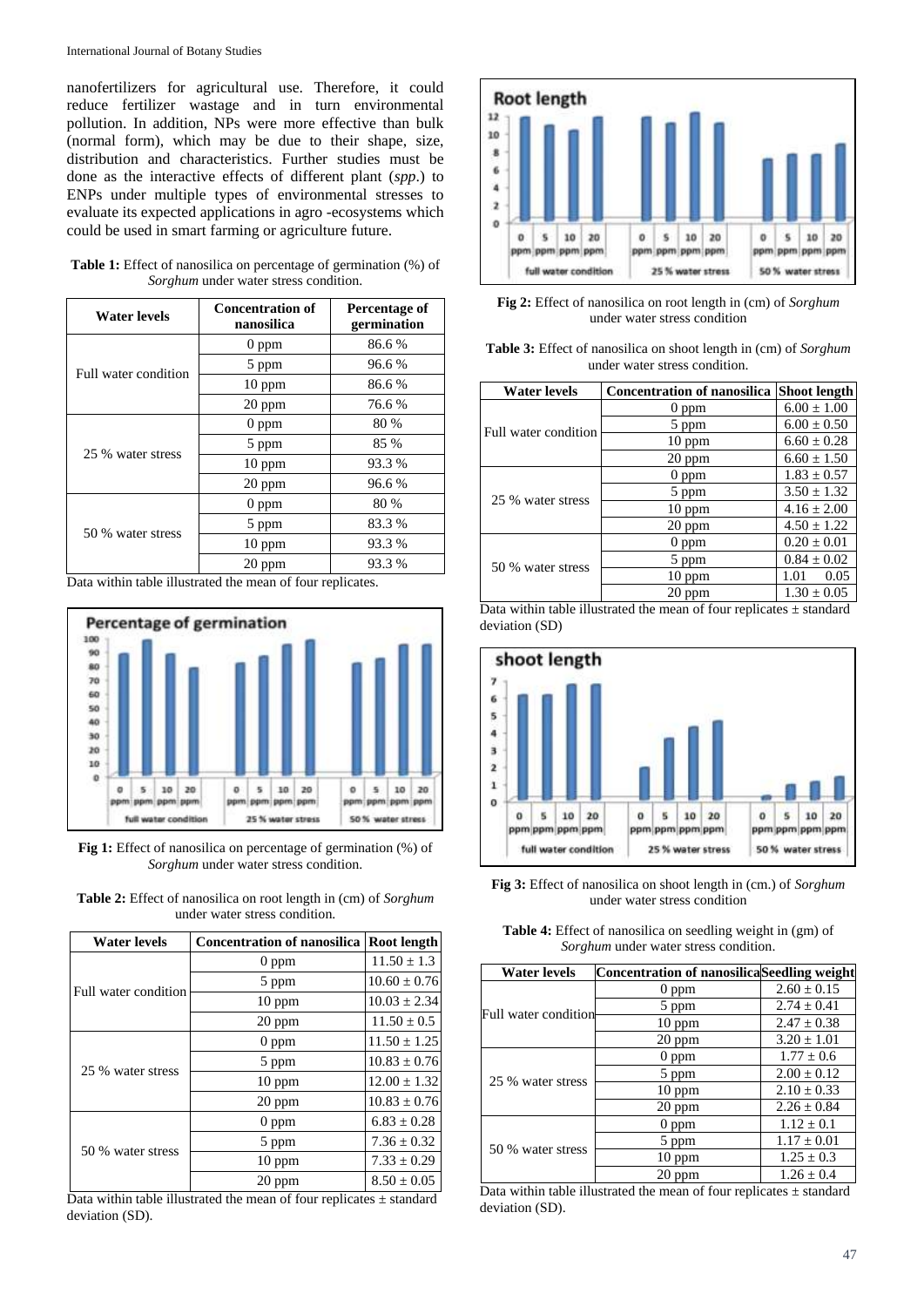

**Fig 4:** Effect of nanosilica on seedling weight in (gm) of *sorghum*  under water stress condition

#### **References**

- 1. Xiog Q, Wang BC, Duan CR. Molecular mechanism of water stress responses in plant. Prog. Biochem. Biophys. 2000; 27:247-250.
- 2. Hope R, Edmunds M, McDonnell R, Rouse M, Jounstone Kistin E, Vincent Hum L. Developement report. 2006, Beyond Scarcity: Power, poverty and global water crisis. Deo. Policy Rev. 2007; 25:517-521.
- 3. Im H, Lee S, Nagi M, Lee Chan hui, Kim S. Flexible PI-Based Plant Drought Stress Sensor for real –time monitoring system in smart farm. Electronics, Electronics. 2018; 7:114. doi:10.3390/7070114.
- 4. Stamploulis D, Sinha SK, White JC. Assay dependent phytotoxicity of nanoparticles to Plants. Envirinmental Sci.and Tech. 2009; 43:9473-9479.
- 5. Ahmed EA, Awwad B. Pytotoxicity of silver nanoparticles on *Vicia faba* seedlings. New York Sci J. 2013; 6(12):148-156.
- 6. Knight H. Calcium signalingduring abiotic stress in plants. Int. Rev. Cytol. 1999; 195:269-324.
- 7. Liu R, Zhang H. Effect of stabilized nanoparticles in low concentratonson lettuce (*Lactuca sativa*) seed germination. Nanonutrients. Water, Air, and soil pollution. 2016; 227:1-14.
- 8. Elsakhawy T, Omara AE, Alshaal T, EL-Ramady H. Nanomaterials and plant abiotic stress in Agroecosystem. Env. Bio-div. Soil Security. 2:37-94.
- 9. Hedayati MP, Sharma D, Katyal F, Fagerhand. Transport and retention of carbon-based engineered and natural nanoparticles through saturated porous media. J. Nanopart. Res. 18.57. Doi: 10.1007/s 11051-016-3365- 6.
- 10. Li WX, Zha H, Chen He Y, Xu J. Enhancement of extraction amount and dispersibility of soil nanoparticles by natural organic matter in soils In J Xu *et al*. (eds) Functions of Ntural Organic Matter in Changing Environment. Doi.10./978-94-077-5634-2- 139. Zhejiang University Press and Springer Science.
- 11. Epstein Silicon E. Annual Rev. of Plant Physiol. And Plant Molec. Biol. 1999; 50:661-664.
- 12. Ma JF. Role of Silicon in enhancing the resistance of plants to biotic and abiotic stresses. Soil Sci. Plant Nut. 2004; 50:11-18.
- 13. Gong HJ, Chena KM, Chen JC, Wang SM, Zhang CL. Effect of Silicon on growth of wheat under drought. J Plant Nut. 2003; 26(5):1055-1063.
- 14. Hattori T, Inanga S, Araki H, An P, Morita S, Luxova M, *et al*. Application of Silicon enhanced drought

tolerance in Sorghum bicolor. Physiol. Plantarum. 2005; 123(4):459-466.

- 15. Azimi R, Borzelabad MJ, Feizi H, Azimi A. Interaction of Si oxide nanoparticles with seed prechilling on germination and early seedling growth of tall wheatgrass (*Agropyron elongatum* L.). Polish J Chem. Tech. 2014; 16(3):25-29.
- 16. Mahdavi S, Kafi M, Fallahi E, Shokrpour M, Tabrizi L. Water stress, nano silica,digoxin effects on minerals, chlorophyll index and growth of ryegrass. International Journal of Plant Production. 2016; 10(2):251-264.
- 17. Siddiqui MH, AL-Whabi MH. Role of Nano-SiO2 in germination of tomato (*esculentum Lycopersicum* L.).Saudi Journal of Biological Sciences. 2014; 21:13- 17.
- 18. Askavand P, Tabari M, Zarafshar M, Ivana T, Strue D. Effect of SiO2 nanoparticles on drought resistance in hawthran seedlings. Lesne Prace Badawcze. 2015; 76(4):350-359.
- 19. Vasanthi N, Salcena LM, Raj SA. Silicon in day today life. World Applied Sciences Journal. 2012; 17:1425- 1440.
- 20. Balakhnina T, Borkowska A. Effect of Silicon on plant resistance to environmental stresses. Review. International Agrophysics. 2013; 27:225-232.
- 21. Karmollachaab A, Bakhshandeh A, Gharinch MH, Fathi G. Effect of Silicon on physiological characteristics and grain yield of wheat under drought stress condition.International Journal of Agronomy and Plant Production. 2013; 4:30-37.
- 22. Surjyaprabba R, Karunakaran G, Yuvakkumar R, Prabu P, Rajen-dran V, Kannan N. *et al*. Growth and physiological responses of maize (*Zea mays* L.) to porous silica nanoparticles in soil, Journal of Nanoparticle Research. 2012a; 14:1-14.
- 23. Monica RC, Cremonini R. Nanoparticles and higher plants. Caryologia. 2009; 62:161-165.
- 24. Ma JF, Yamaji N. Silicon uptake and accumulation in higher plants.Trends in Plant Science. 2006; 11:392- 397.
- 25. Kafi M, Nezami A, Hoseiny H, Msoumi A. Physiological effects of drought stress by poly ethylene glycol on germination in jentil genotypes. J Iran Agriculture research. 2005; 3:69-81.
- 26. Almaghrabi Omar A. Impact of drought stress on Germination and Seedling Growth Parameters of some wheat cultivars.Life Science Journal. 2012; 9(1).
- 27. Jorenush MH, Rajabi M. Effect of Drought and Salinity Tensions on Germination and Seedling Growth of Artichoke (*Cynara scolymus* L.). Int. J. Adv. Biol. Biom. Res. 2015; 3(3):297-302.
- 28. Baalbaki RZ, Zurayk RA, Black SN, Talhak A. Germination and seedling development of drought susceptible wheat under moisture stress. Seed Sci&Technol. 1990; 17:291-302.
- 29. Gul A, Allen FL. Stand and stablishment of wheat lines under different levels of water potential.Crop Sci. 1979; 16:611-615.
- 30. Afef O, Sourour A, Zoubeir C, Mounir R, Hajar S, Mongi B. ISSN:2278-8735. 2016; 11(6): 33-36.
- 31. Arruje H. Monir A, Jamil A, Maqsood B. Seed priming with sodium silicate enhances seed germination and seedling growth in wheat (*Triticum aesativum* L) under water deficit stress induced by poly ethelene